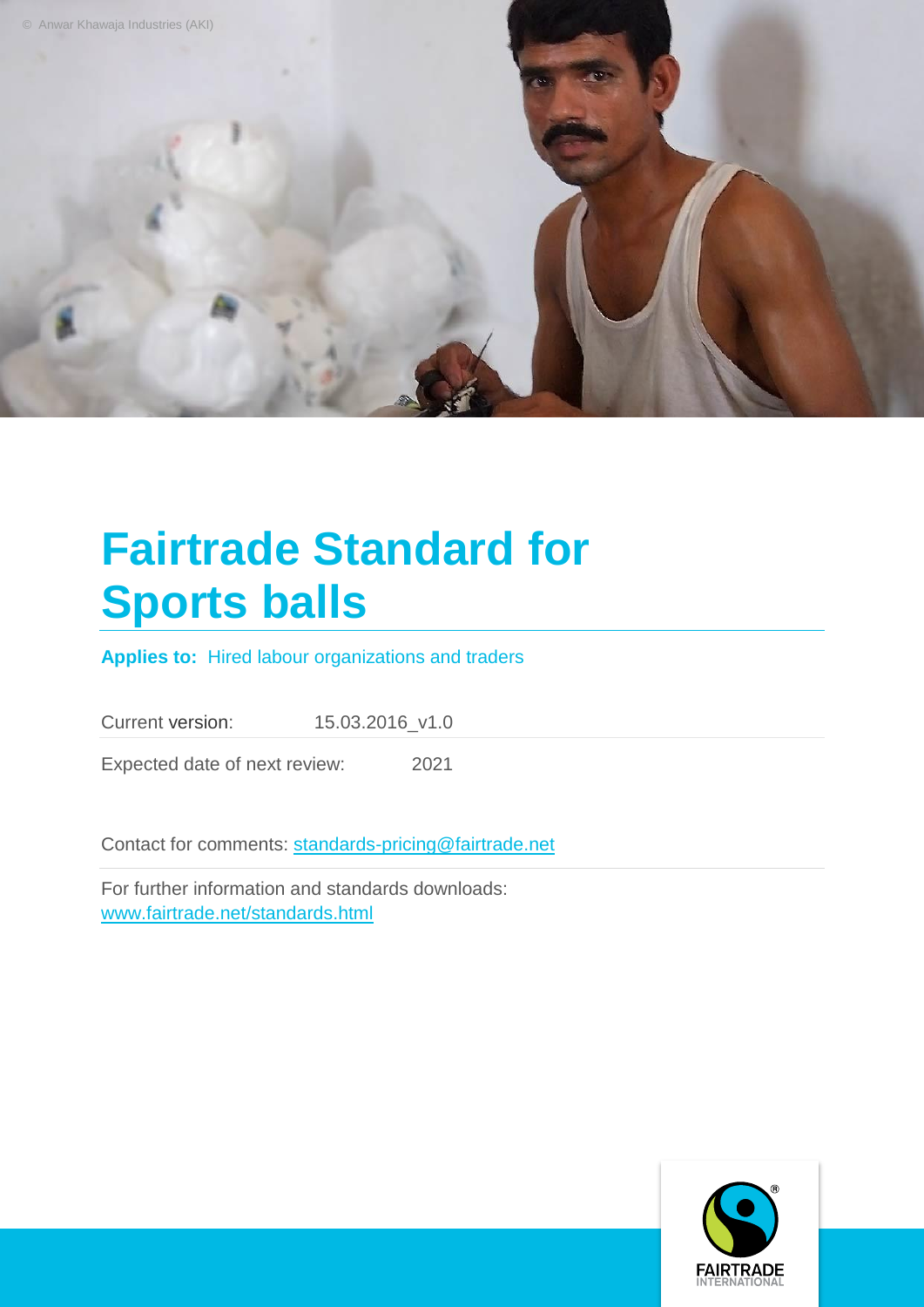

## <span id="page-1-0"></span>**Content**

| <b>Introduction</b>                                                                                                                                                                                                            | $\sim$ 3       |
|--------------------------------------------------------------------------------------------------------------------------------------------------------------------------------------------------------------------------------|----------------|
| How to use this Standard 2000 and 2000 and 2000 and 2000 and 2000 and 2000 and 2000 and 2000 and 2000 and 2000                                                                                                                 |                |
|                                                                                                                                                                                                                                |                |
|                                                                                                                                                                                                                                | 3              |
|                                                                                                                                                                                                                                |                |
|                                                                                                                                                                                                                                |                |
|                                                                                                                                                                                                                                |                |
|                                                                                                                                                                                                                                |                |
|                                                                                                                                                                                                                                |                |
|                                                                                                                                                                                                                                | $\overline{4}$ |
|                                                                                                                                                                                                                                |                |
|                                                                                                                                                                                                                                |                |
| 1. General Requirements and Commitment to Fairtrade _____________________________6                                                                                                                                             |                |
|                                                                                                                                                                                                                                |                |
| 1.2 Commitment to Fairtrade League and Commitment to Fairtrade League and Commitment to Fairtrade League and Commitment of the Commitment of Commitment of Commitment of Commitment of Commitment of Commitment of Commitment  |                |
|                                                                                                                                                                                                                                |                |
|                                                                                                                                                                                                                                |                |
|                                                                                                                                                                                                                                |                |
|                                                                                                                                                                                                                                |                |
|                                                                                                                                                                                                                                |                |
|                                                                                                                                                                                                                                |                |
| 3.3 Child labour and Child protection entering the state of the state of the state of the state of the state of the state of the state of the state of the state of the state of the state of the state of the state of the st |                |
|                                                                                                                                                                                                                                |                |
|                                                                                                                                                                                                                                |                |
|                                                                                                                                                                                                                                |                |
|                                                                                                                                                                                                                                |                |
|                                                                                                                                                                                                                                |                |
|                                                                                                                                                                                                                                |                |
|                                                                                                                                                                                                                                |                |
|                                                                                                                                                                                                                                |                |
|                                                                                                                                                                                                                                |                |
|                                                                                                                                                                                                                                |                |
| Annex 1 and 14                                                                                                                                                                                                                 |                |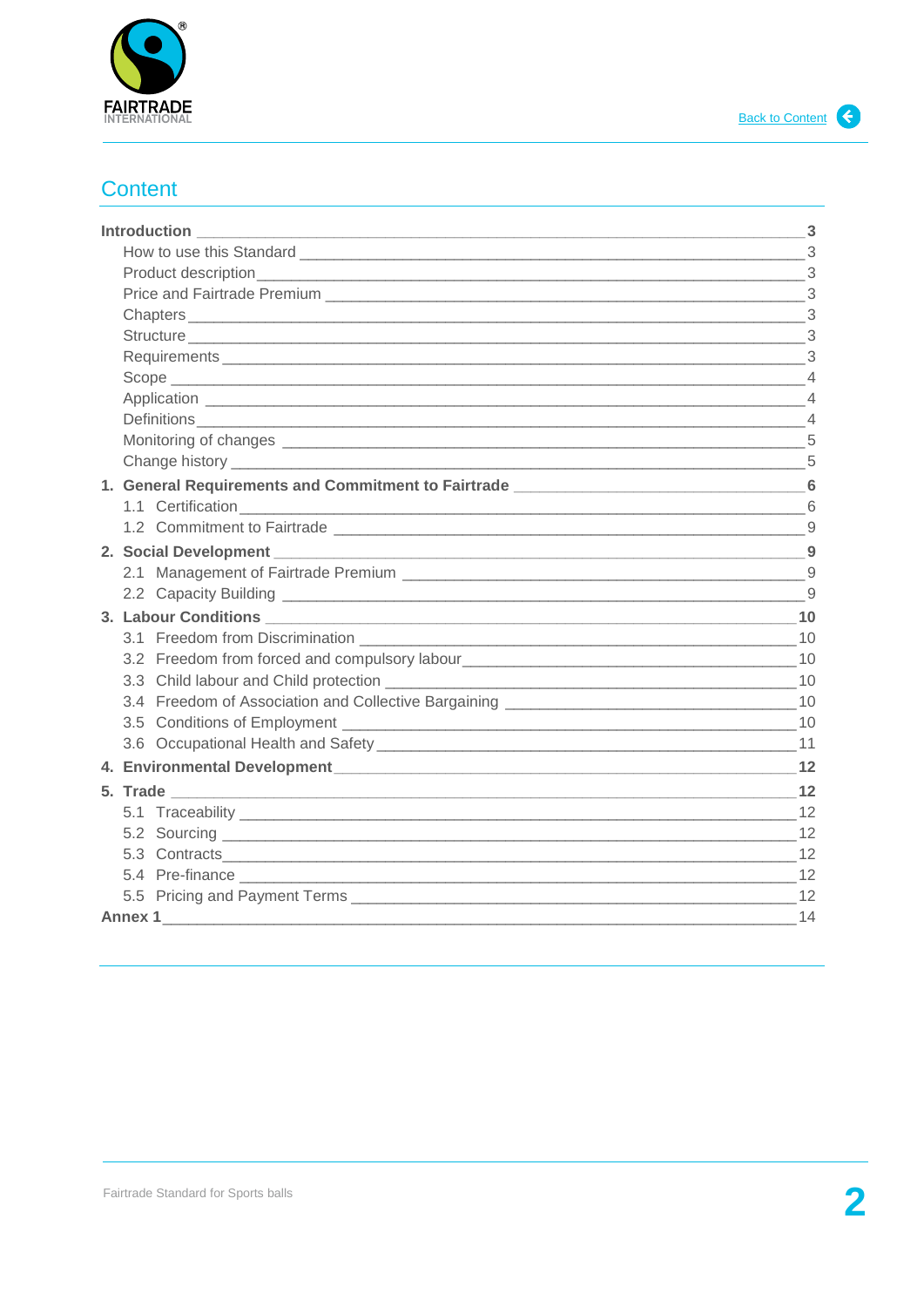

## <span id="page-2-0"></span>**Introduction**

## <span id="page-2-1"></span>**How to use this Standard**

The Fairtrade Standard for Sports balls covers the requirements which are specific to sports ball manufacturers and traders.

Fairtrade sports ball manufacturers must comply with both the Fairtrade Standard for Hired Labour and the Fairtrade Standard for Sports balls. For manufacturers this standard complements, and should be read together with, the Fairtrade Standard for Hired Labour.

Fairtrade sports ball traders must comply with the Fairtrade Trader Standard and the Fairtrade Standard for Sports balls. For traders this standard complements, and should be read together with, the Fairtrade Trader Standard.

In cases where this standard differs from the Fairtrade Standard for Hired Labour or the Trader Standard on the same topic, the requirements presented in this standard apply.

## <span id="page-2-2"></span>**Product description**

This standard covers the purchase and sale of sports balls which require some degree of manual input to produce. This includes hand-stitched, machine-stitched, thermal-bonded and laminated sports balls such as footballs (soccer balls), volleyballs, American footballs and rugby balls.

This standard does not cover sports balls that are normally produced by mostly automated or mechanized methods such as golf balls, ping pong balls, tennis balls and hockey balls.

## <span id="page-2-3"></span>**Price and Fairtrade Premium**

There are no Fairtrade Minimum Prices defined for Fairtrade sports balls. A default Fairtrade Premium of 10% of FOB negotiated price must be paid. .

### <span id="page-2-4"></span>**Chapters**

The Fairtrade Standard for Sports balls has five chapters: General Requirements and Commitment to Fairtrade, Social Development, Labour Conditions, Environmental Development and Trade.

### <span id="page-2-5"></span>**Structure**

In each chapter and section of the standard you will find:

 The **intent** which introduces and describes the objective and defines the scope of application of that chapter or section;

 The **requirements** which specify the rules that you must adhere to. You will be audited according to these requirements; and

 The **guidance** provided to help you to interpret the requirements. The guidance offers best practices, suggestions and examples of how to comply with the requirement. It also gives you further explanation on the requirement with the rationale and / or intention behind the requirement. You will not be audited against guidance.

## <span id="page-2-6"></span>**Requirements**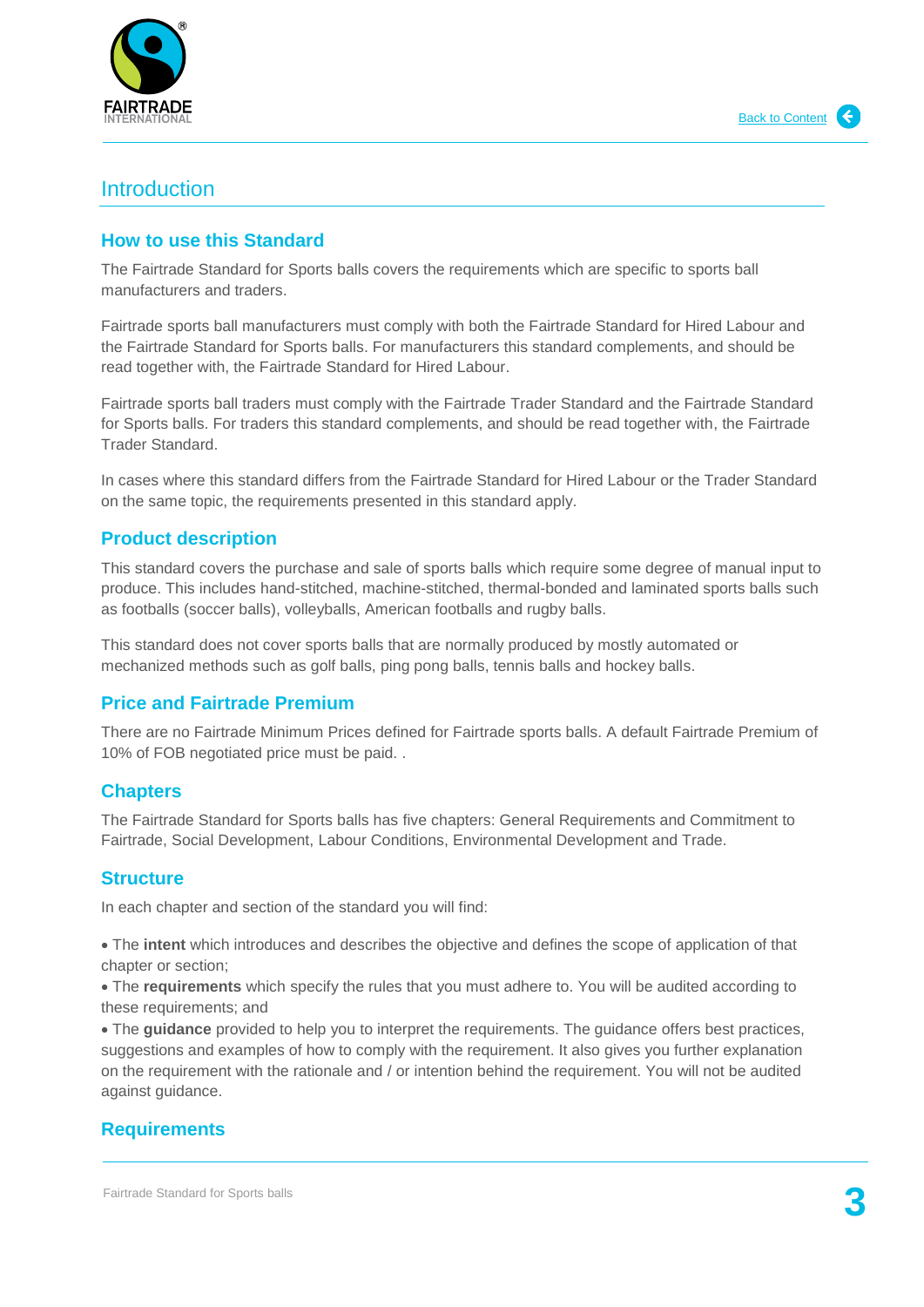

In this standard you will find one type of requirement:

 **Core requirements** which reflect Fairtrade principles and must be complied with. These are indicated with the term 'Core' found in the column on the left throughout the standard.

Each requirement is assigned a number (0, 1, or 3). This number represents the number of years your company has until it is audited against the requirement.

#### <span id="page-3-0"></span>**Scope**

**This standard applies to the manufacture of Fairtrade sports balls that require some degree of manual input to produce. This includes hand-stitched, machine-stitched, thermal-bonded and laminated sports balls. It also applies to companies that buy and sell Fairtrade sports balls.** 

This standard applies to **all workers** who carry out work in factories, stitching centres and subcontracted units where Fairtrade balls are produced. The premises are managed directly by the sports ball manufacturing company or by a second party, for example a subcontractor.

This standard is applicable to all work within the value chain of the sports ball company (all stages of the production process from the acquisition of the raw materials to the export of the end product). The following core aspects of the value chain are covered by the company: lamination of casing (outside) material, drying of the casing material, cutting of panels, screen-printing of panels, kit preparation, stitching, quality control, and preparation for shipment. The company takes responsibility for ensuring the compliance of any second party with both the Fairtrade Standard for Hired Labour and the Fairtrade Standard for Sports balls.

The workers who participate in the Fairtrade Premium Committee (FPC) are employed in the factory, factory-owned (or leased) stitching centres and subcontracted units.

### <span id="page-3-1"></span>**Application**

This version of the Fairtrade Standard for Sports balls was published on 15 March 2016 and is applicable from 15 May 2016. This version supersedes all previous versions.

### <span id="page-3-2"></span>**Definitions**

Factory is a plant or premises consisting of one or more buildings in which workers manufacture sports balls. Factories are owned and managed by the sports ball company.

Factory-owned (or leased) stitching centres are entities for stitching sports balls located outside the factory premises and that are managed by employees of the factory. Work carried out in these centres is part of the value chain that is covered by the sports ball company. The function of a stitching centre is the stitching of panels to produce a sports ball.

Subcontracted units are stitching centres that are owned or leased and operated by independent agents who have entered into a subcontract with the sports ball company. Work carried out in these units is part of the value chain that is covered by the sports ball company. Subcontractors can work for more than one sports ball company at one time.

Piece workers are workers whose pay is based on a rate per unit produced or processed by the worker.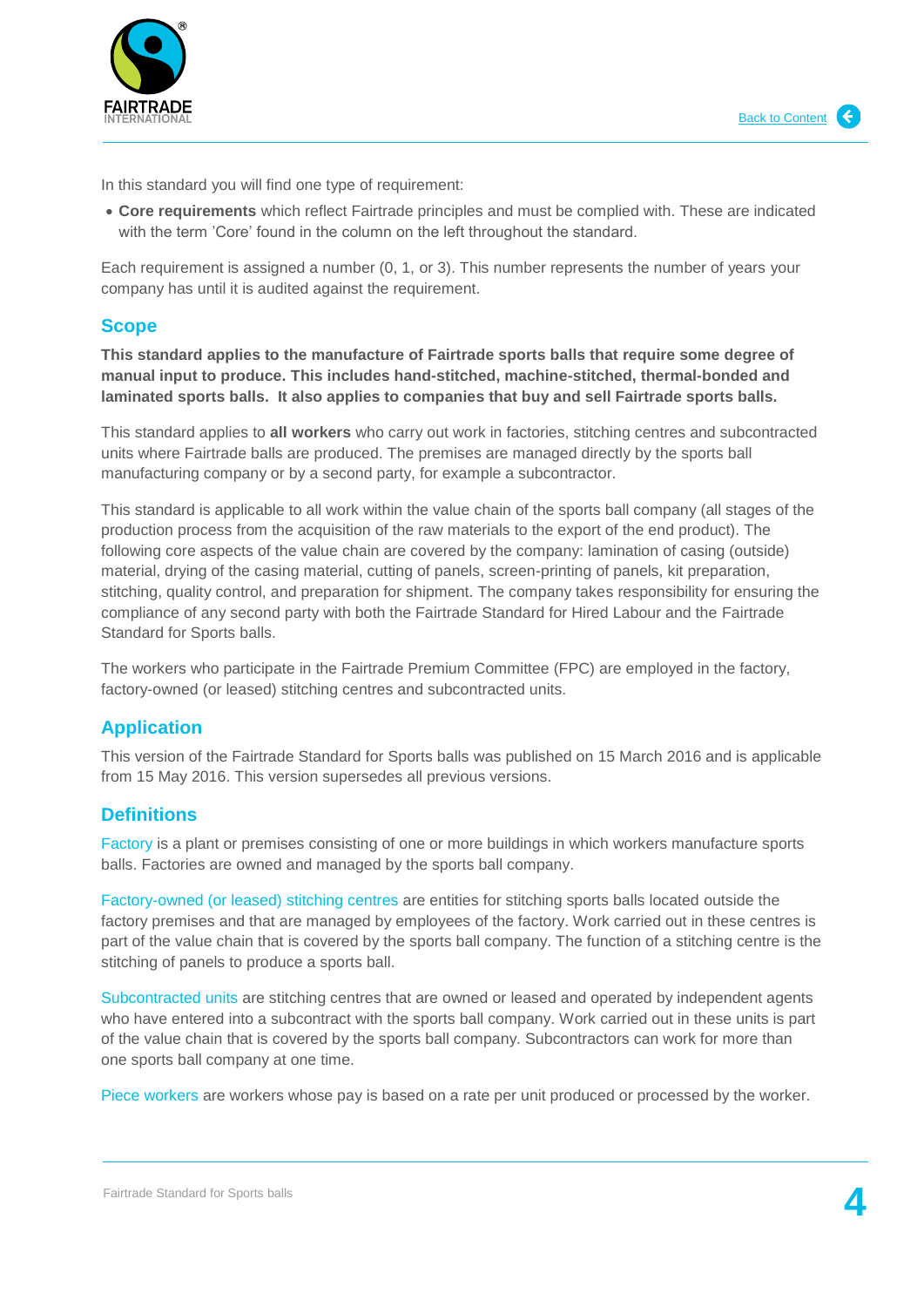

Manufacturer is a Fairtrade producer that makes products by hand or by machinery, carried out systematically through the employment of workers.

Producer is any entity that has been certified under the Fairtrade Standard for Small Producer Organizations, Fairtrade Standard for Hired Labour, or Fairtrade Standard for Contract Production. For this standard the certified sports ball factory is the producer, also known as manufacturer.

Sports ball companies are companies that manufacture sports balls, either within their own premises and/or in units subcontracted by the company.

For a comprehensive list of definitions see the [Fairtrade Trader Standard.](http://www.fairtrade.net/fileadmin/user_upload/content/2009/standards/documents/generic-standards/TS_EN.pdf) 

## <span id="page-4-0"></span>**Monitoring of changes**

Fairtrade International may change Fairtrade standards as explained in Fairtrade International's Standard Operating Procedures, see [www.fairtrade.net/standards/setting-the-standards.html.](http://www.fairtrade.net/standards/setting-the-standards.html) Fairtrade standard requirements can be added, deleted, or changed. If you are Fairtrade certified you are required to check the Fairtrade International website regularly for changes to the standards.

Fairtrade certification ensures that you comply with Fairtrade standards. Changes to Fairtrade standards may change the requirements of Fairtrade certification. If you wish to be or are already Fairtrade certified, you are required to check the compliance criteria and certification policies on the on the certification body's website regularly at [www.flo-cert.net.](http://www.flo-cert.net/)

| Version number  | Date of publication | Changes                                                                                                                                                                                                                                                                                                                                                                                                                    |
|-----------------|---------------------|----------------------------------------------------------------------------------------------------------------------------------------------------------------------------------------------------------------------------------------------------------------------------------------------------------------------------------------------------------------------------------------------------------------------------|
| 16.02.2009 v1.0 | 16.02.2009          |                                                                                                                                                                                                                                                                                                                                                                                                                            |
| 16.02.2009_v1.1 | 28.09.2012          | Reorganization of requirements according to New Standards<br>Framework (NSF)                                                                                                                                                                                                                                                                                                                                               |
| 16.02.2009 v1.2 | 01.06.2014          | Updated reorganization of requirements and terminology<br>according to NSF and revised Hired Labour Standard v.<br>15.01.2014 v.1.0                                                                                                                                                                                                                                                                                        |
| 15.03.2016 v1.0 | 15.03.2016          | Limited review of standard: scope clarification to include<br>manufacture of sports balls that require some degree of<br>manual input to produce, including hand-stitched, machine-<br>stitched, thermal-bonded and laminated sports balls.<br>Addition of annex 1 listing requirements in the Hired Labour<br>Standard that are not applicable under this standard for<br>sports ball manufacturers. New standard design. |

## <span id="page-4-1"></span>**Change history**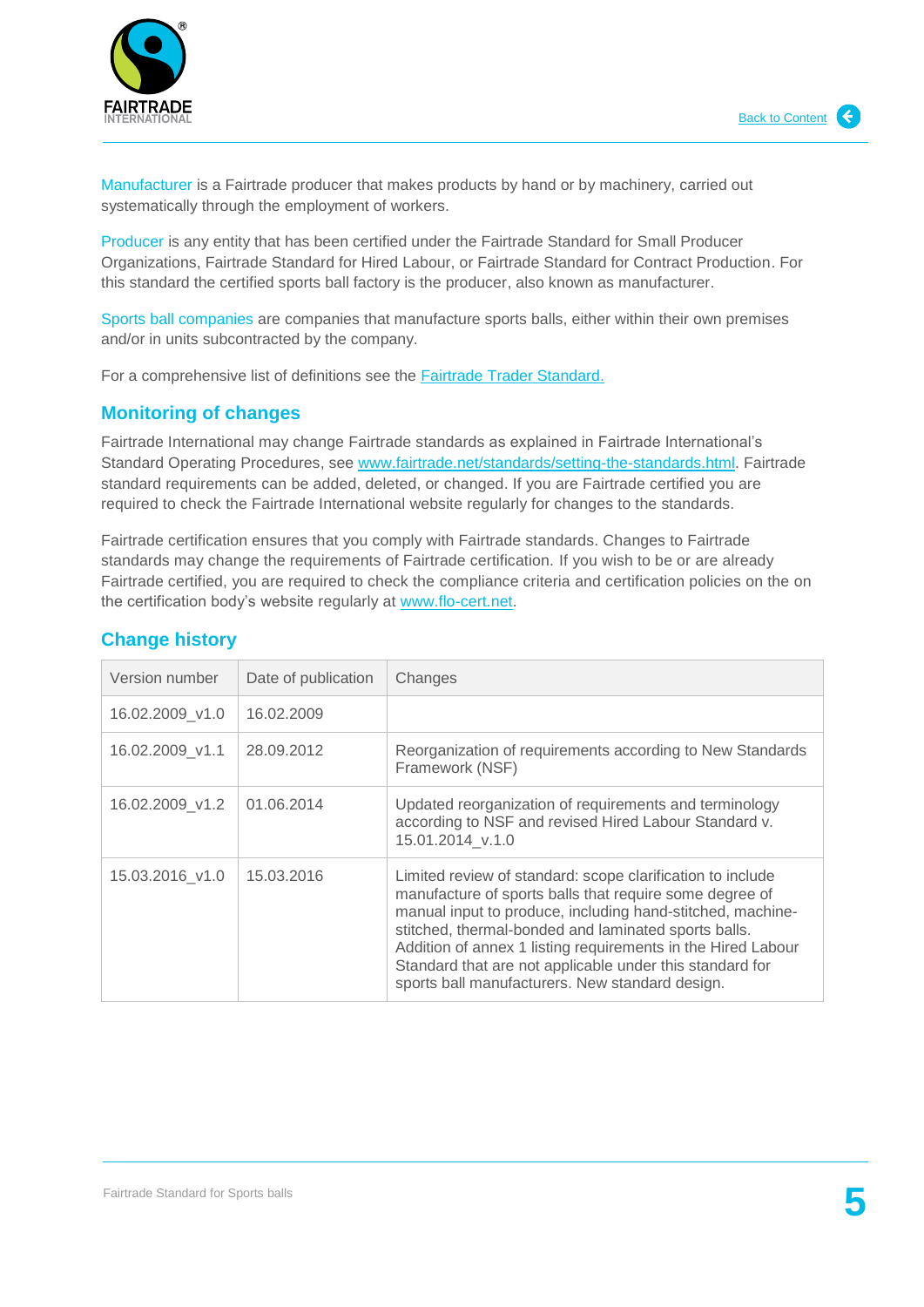

## <span id="page-5-0"></span>**1. General Requirements and Commitment to Fairtrade**

**Intent:** This chapter outlines the requirements that relate to certification and to the scope of the standard and provides the necessary framework for effective implementation of the standard.

### <span id="page-5-1"></span>**1.1 Certification**

#### **1.1.1 Company responsible for compliance throughout the supply chain**

**Applies to:** Manufacturer

**Core** You take responsibility for ensuring that all parties who carry out work within their value chain comply with the Fairtrade Standard for Hired Labour and the Fairtrade Standard for Sports Year 0 Balls.

**Guidance:** This standard applies to all enterprises producing Fairtrade balls and all forms of hired labour. Due to the industryspecific and culture-specific needs that exist in large parts of the sports balls industry, subcontracting and time-limited contracts are permitted throughout the whole year.

Requirements 3.5.22 and 3.5.25 in the Fairtrade Standard for Hired Labour give further guidance on regular work, permanent workers and subcontracting.

#### **1.1.2 Records of all subcontracted units**

**Applies to:** Manufacturer

**Core** You maintain updated records of all subcontracted units making Fairtrade sports balls.

Records include the name of each subcontracted unit, the name of the person in charge of the unit, its location, and the work contracts provided to the unit. **Year 0**

#### **1.1.3 Internal monitoring system for subcontracted units**

**Applies to:** Manufacturer

**Core** You establish and operate an internal system for monitoring subcontracted units and factoryowned stitching centres that are off-site. An employee trained to carry out monitoring of stitching centres and subcontracted units is responsible for the operation, maintenance and documentation of the monitoring system. **Year 0**

Documentation includes records of inspections, findings and any action taken. Records are made available to the certification body on request.

**Guidance:** The monitoring system ensures compliance with Fairtrade standards by the company's own off-site stitching centres and by all subcontracted units where Fairtrade balls are produced.

#### **1.1.4 Records kept in stitching centres and subcontracted units**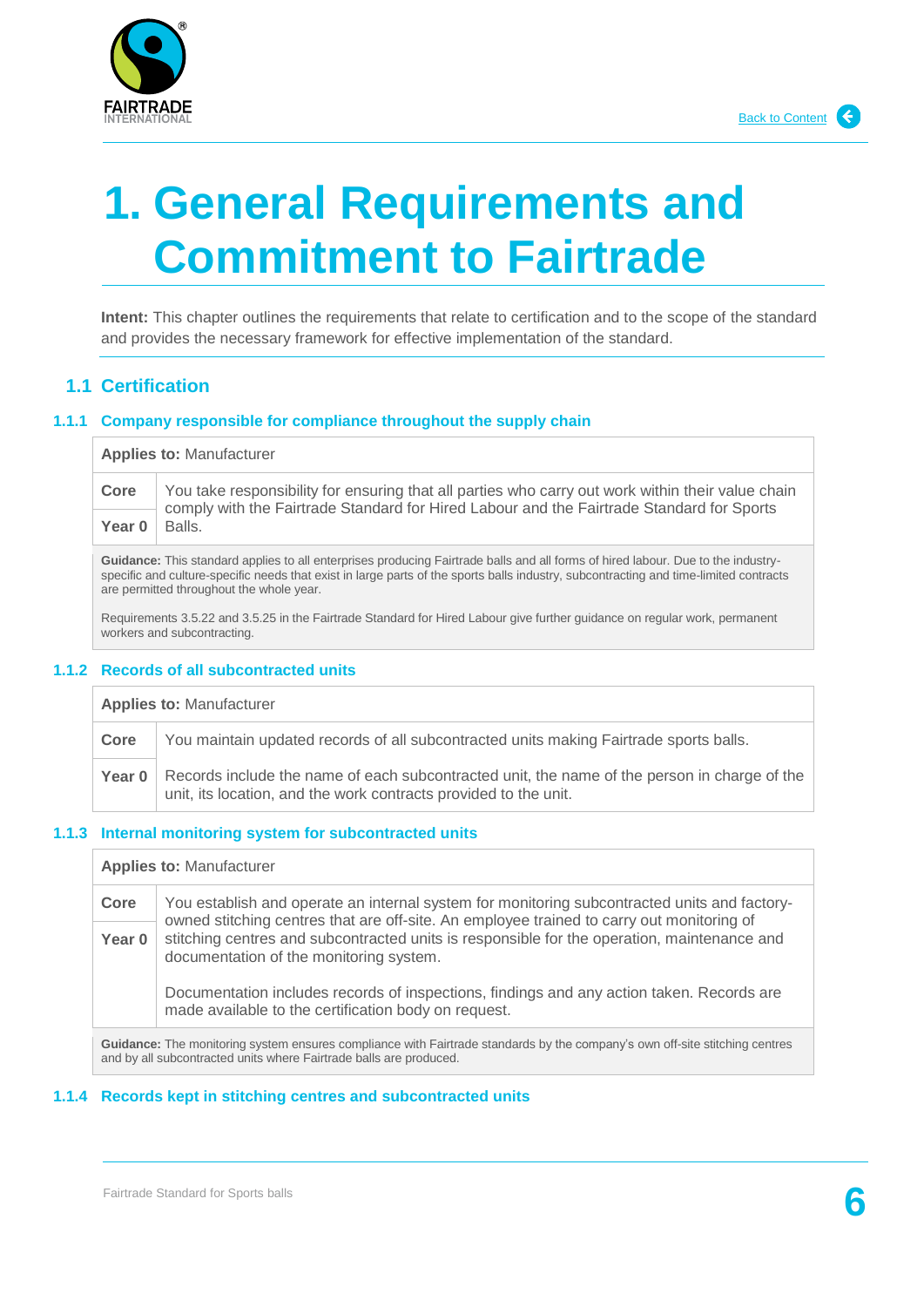

| <b>Applies to: Manufacturer</b> |                                                                                                                                                                                                                                                                                                                                                                                              |  |
|---------------------------------|----------------------------------------------------------------------------------------------------------------------------------------------------------------------------------------------------------------------------------------------------------------------------------------------------------------------------------------------------------------------------------------------|--|
| Core                            | You monitor compliance with the relevant requirements by ensuring that the management of<br>factory-owned stitching centres and subcontracted units maintains sufficient records.                                                                                                                                                                                                            |  |
| Year 0                          | These records are kept in the stitching centres and subcontracted units and include the<br>following:                                                                                                                                                                                                                                                                                        |  |
|                                 | name, address, age of workers<br>daily attendance<br>۰<br>number of sports balls stitched on each working day per worker<br>۰<br>wages paid per worker (and all deductions made)<br>$\bullet$<br>advances paid to workers and the current balance of advance payments provided<br>۰<br>number of balls received for stitching per day<br>$\bullet$<br>total number of halle etitebod per day |  |

• total number of balls stitched per day

#### **1.1.5 Inspection system for subcontracted units**

**Applies to:** Manufacturer

| Core              | You establish an inspection system to assure the compliance of subcontracted units with the<br>relevant requirements. |
|-------------------|-----------------------------------------------------------------------------------------------------------------------|
| Year <sub>0</sub> |                                                                                                                       |

**Guidance:** Inspectors from the sports ball company will regularly (on a monthly basis at least and without prior notice to the contractor) inspect the premises and records of its subcontractors. These inspections and their results are recorded, documented and made available to the certification bodywhen required.

#### **1.1.6 Impartial monitoring of subcontracted units**

#### **Applies to:** Manufacturer

**Core** | In addition to your internal monitoring and inspection system you ensure that impartial monitoring of subcontracted units is carried out on a regular basis. **Year 0**

**Guidance:** While the certification body is the primary organization responsible for carrying out independent monitoring and inspection against this standard, it may allow a third party to carry out some additional monitoring of subcontracted units. This may be needed if the number of premises that need to be monitored and inspected by the certification body becomes too large to ensure regular monitoring.

Independent monitoring of subcontracted units should take place several times a year. The certification body and the sports ball company agree on what type of third party monitoring is required (which agent, frequency of visits, scope, etc).

### **1.1.7 Standard violations by subcontractor results in cancelled contract**

| <b>Applies to: Manufacturer</b> |                                                                                                                                         |
|---------------------------------|-----------------------------------------------------------------------------------------------------------------------------------------|
| Core                            | In the case of a subcontractor committing serious and repeated violations of standards you<br>end your contract with the subcontractor. |
| Year 0                          |                                                                                                                                         |
|                                 |                                                                                                                                         |

**Guidance:** A serious violation means that the sports ball company could be decertified if it continues the contract with the subcontractor, for example when a contractor does not pay the stipulated wages. Repeatedly means twice in less than 12 months.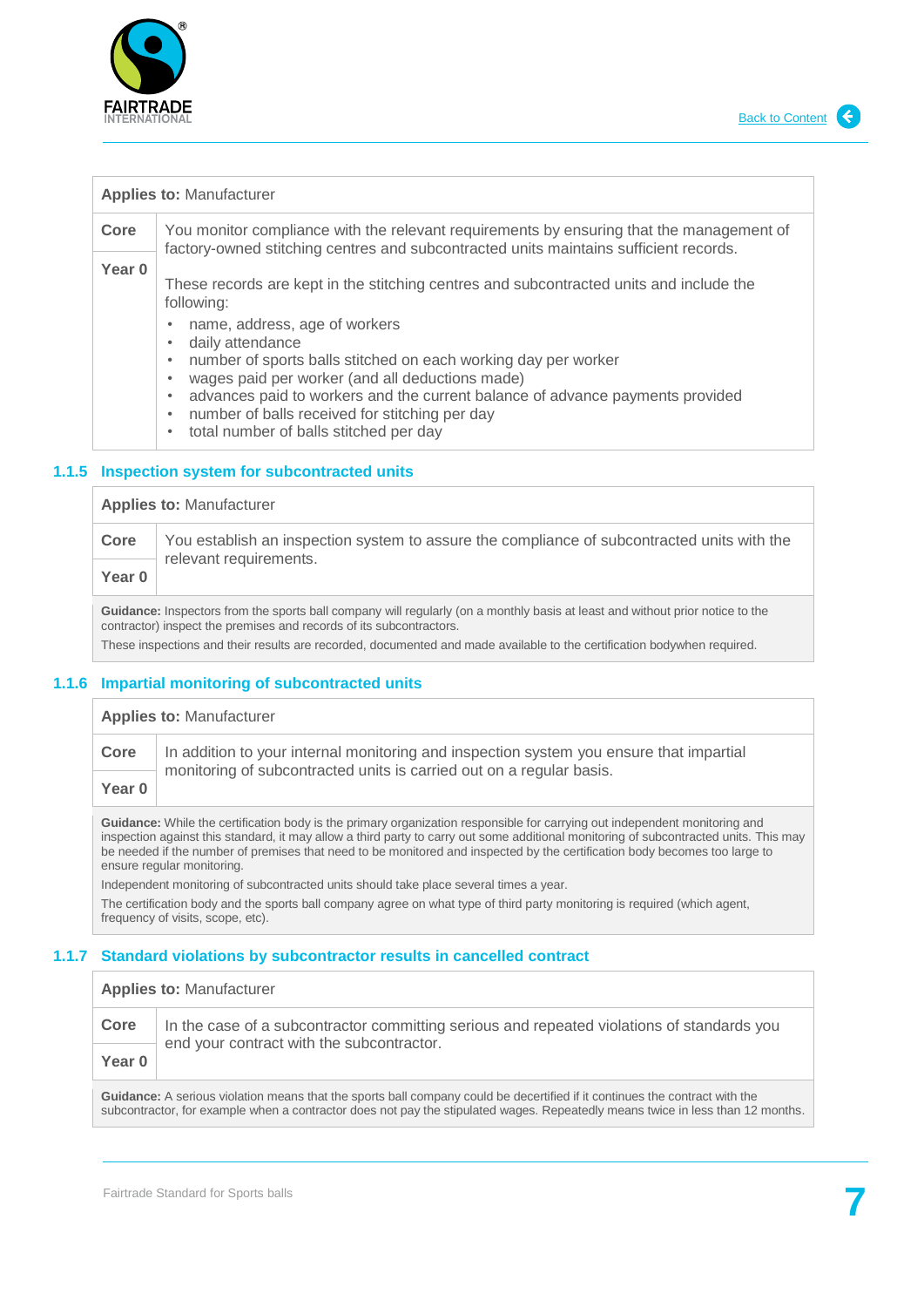

The Fairtrade Premium Committee is expected to develop a work plan so that workers will have access to Premium benefits for a certain period of time in the case of the contract between the sports ball company and subcontractor being discontinued.

#### **1.1.8 Contract with subcontractor for compliance with relevant requirements**

**Applies to:** Manufacturer

|        | <b>Core</b>   You sign a contract with subcontractors in which all relevant requirements are specified. |
|--------|---------------------------------------------------------------------------------------------------------|
| Year 1 |                                                                                                         |

Guidance: The contract between the sports ball company and each subcontractor includes Fairtrade standard requirements, relevant national laws and the procedures to be followed by the subcontractor.

#### **1.1.9 Supplier assurance scheme**

**Applies to:** Manufacturer **Core** You establish and operate a supplier assurance scheme.

**Year 1**

**Guidance:** You should appoint a supplier assurance manager who is responsible for maintaining appropriate criteria and procedures to evaluate and select suppliers of raw materials and components that are critical to the production of Fairtrade sports balls. The supplier assurance manager is not necessarily hired exclusively for this task but may have other duties and responsibilities within the company.

#### **1.1.10 Assurance that suppliers follow relevant national and environmental laws**

**Applies to:** Manufacturer

**Core** The supplier assurance manager ensures that suppliers provide sufficient evidence to demonstrate that they adhere to key aspects of national labour and environmental laws. The supplier assurance scheme also contains an environmental policy for ensuring the sound sourcing of raw materials. **Year 1**

**Guidance:** As part of the supplier assurance schemes suppliers have to show that they adhere to the labour laws of their country on key issues at least, such as wages, social services and benefits.

The supplier provides the supplier assurance manager with documentation on, for example, relevant industry norms, internationally recognized social and environmental certification schemes, etc.

#### **1.1.11 Dangerous synthetics sourced responsibly**

#### **Applies to:** Manufacturer

**Core** You ensure that PVC and other potentially dangerous synthetics used in Fairtrade sports balls are sourced from suppliers who can demonstrate that the synthetics have been produced and **Year 1** waste has been disposed of in a sound manner.

**Guidance:** The main risk to the environment and to health emerges from the release of chlorine during the production of PVC. The supplier assurance manager will ensure that the supplier has taken appropriate measures to minimise the risk to health and the environment.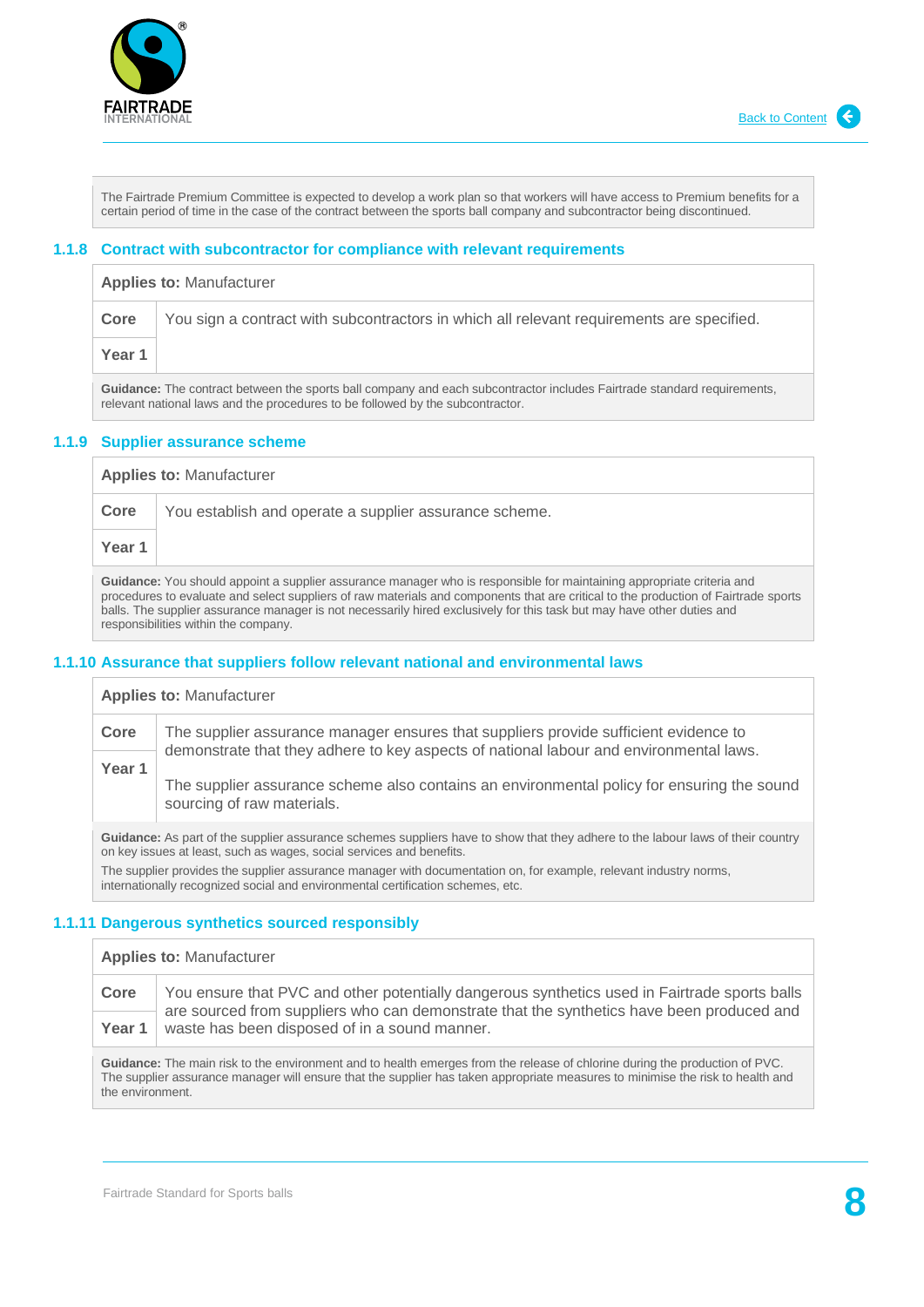

## <span id="page-8-0"></span>**1.2Commitment to Fairtrade**

There are no additional requirements.

## <span id="page-8-1"></span>**2. Social Development**

**Intent:** This chapter outlines the requirements that are unique to Fairtrade and intends to lay the foundations for producer empowerment and development to take place.

## <span id="page-8-2"></span>**2.1Management of Fairtrade Premium**

#### **2.1.1 FPC members' income and costs compensated for attending meetings**

| <b>Applies to: Manufacturer</b> |                                                                                                                                       |
|---------------------------------|---------------------------------------------------------------------------------------------------------------------------------------|
| Core                            | Management compensates workers for lost income and travel costs incurred for attending<br>Fairtrade Premium Committee (FPC) meetings. |
| Year 0                          |                                                                                                                                       |
|                                 |                                                                                                                                       |

**Guidance:** Workers includes permanent, temporary and subcontracted workers who are FPC members.

#### **2.1.2 Venues for FPC meetings convenient to all FPC members**

**Applies to:** Manufacturer

**Core** | Management ensures that when choosing a venue for FPC meetings, the needs of workers whose work is based away from factories and who would have difficulty travelling are taken Year 0 | into account.

**Guidance:** Since the mobility of female workers in large parts of the sports ball industry is constrained, the needs of female workers in particular should be considered when choosing a venue for a FPC meeting.

#### **2.1.3 FPC composition represents all workers**

**Applies to:** Manufacturer

**Core** The FPC composition has a majority representation of all workers, including workers from stitching centres and subcontracted units. The number of FPC representatives from stitching centres and subcontracted units are proportional to the number of workers they represent (see also requirement 2.1.10 in the Fairtrade Standard for Hired Labour). **Year 0**

## <span id="page-8-3"></span>**2.2Capacity Building**

There are no additional requirements.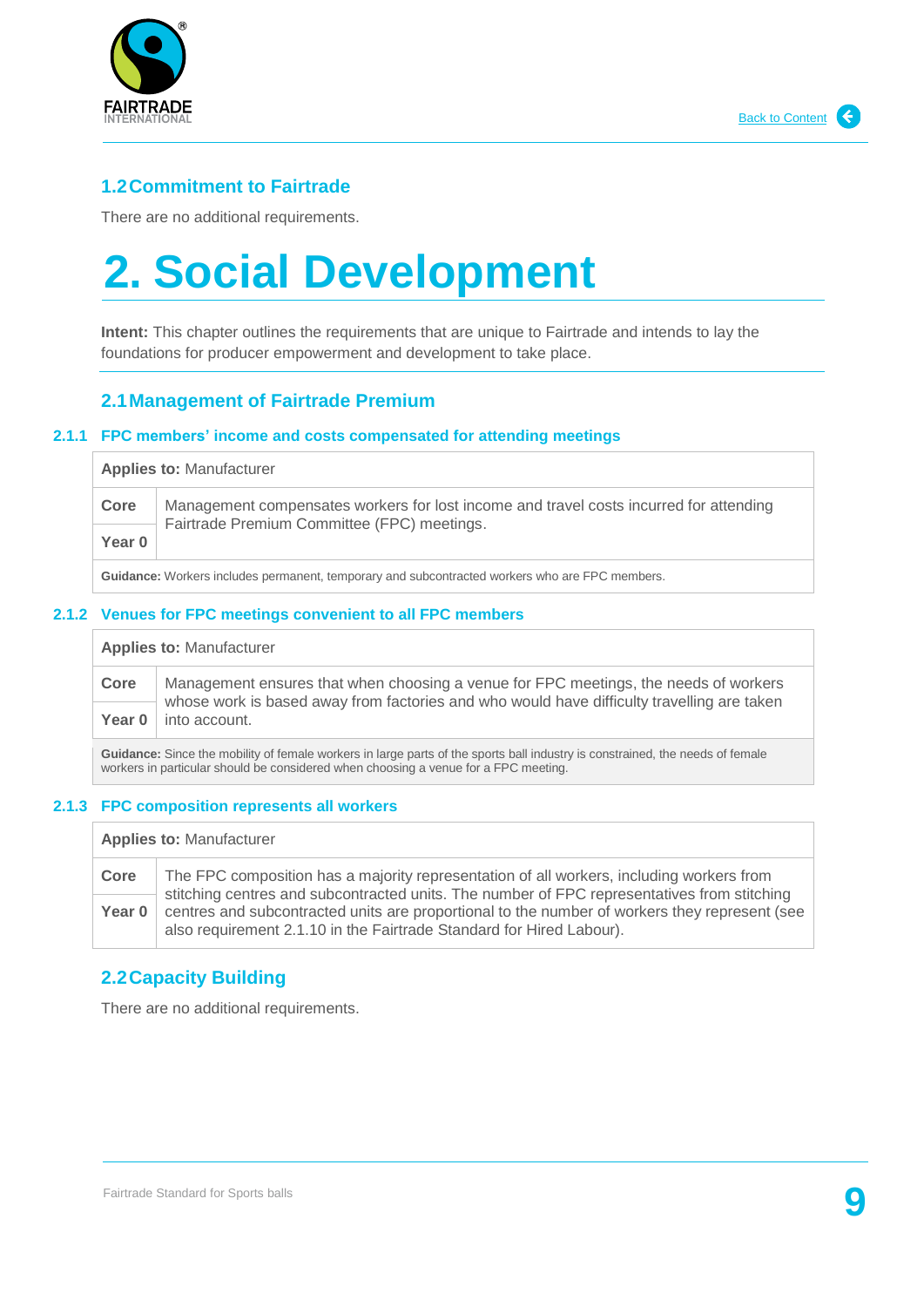

# <span id="page-9-0"></span>**3. Labour Conditions**

**Intent:** This section intends to ensure good working conditions for workers.

For technical reasons the certification body may focus on permanent workers during audits.

## <span id="page-9-1"></span>**3.1Freedom from Discrimination**

There are no additional requirements.

## <span id="page-9-2"></span>**3.2Freedom from forced and compulsory labour**

There are no additional requirements.

## <span id="page-9-3"></span>**3.3Child labour and Child protection**

#### **3.3.1 No child labour allowed in factories, stitching centres or subcontracted units**

**Applies to:** Manufacturer

| Core   | You ensure that no children are engaged in work in the factories, stitching centres or<br>subcontracted units. |
|--------|----------------------------------------------------------------------------------------------------------------|
| Year 0 |                                                                                                                |

**Guidance:** Children are not permitted to carry out any type of work, regardless of length of time (see also the Fairtrade Standard for Hired Labour requirement 3.3.1).

## <span id="page-9-4"></span>**3.4Freedom of Association and Collective Bargaining**

There are no additional requirements.

## <span id="page-9-5"></span>**3.5Conditions of Employment**

#### **3.5.1 Equivalent social benefits for all workers**

**Applies to:** Manufacturer

**Core** You ensure that piece workers in factories, factory-owned stitching centres and subcontracted units receive social benefits that are the equivalent of those received by permanent workers.

**Year 0**

Guidance: Piece-rates and daily wages are a mode of payment. Casual workers have workers' rights and access to social benefits equal to permanent workers.

With regard to social security a company may choose to provide health care services to all workers by itself. These services should be equal to or better than services provided by local government.

### **3.5.2 Minimum or industry average wages paid**

**Applies to:** Manufacturer

**Core** | With reference to the Fairtrade Standard for Hired Labour requirements 3.5.1 and 3.5.3 you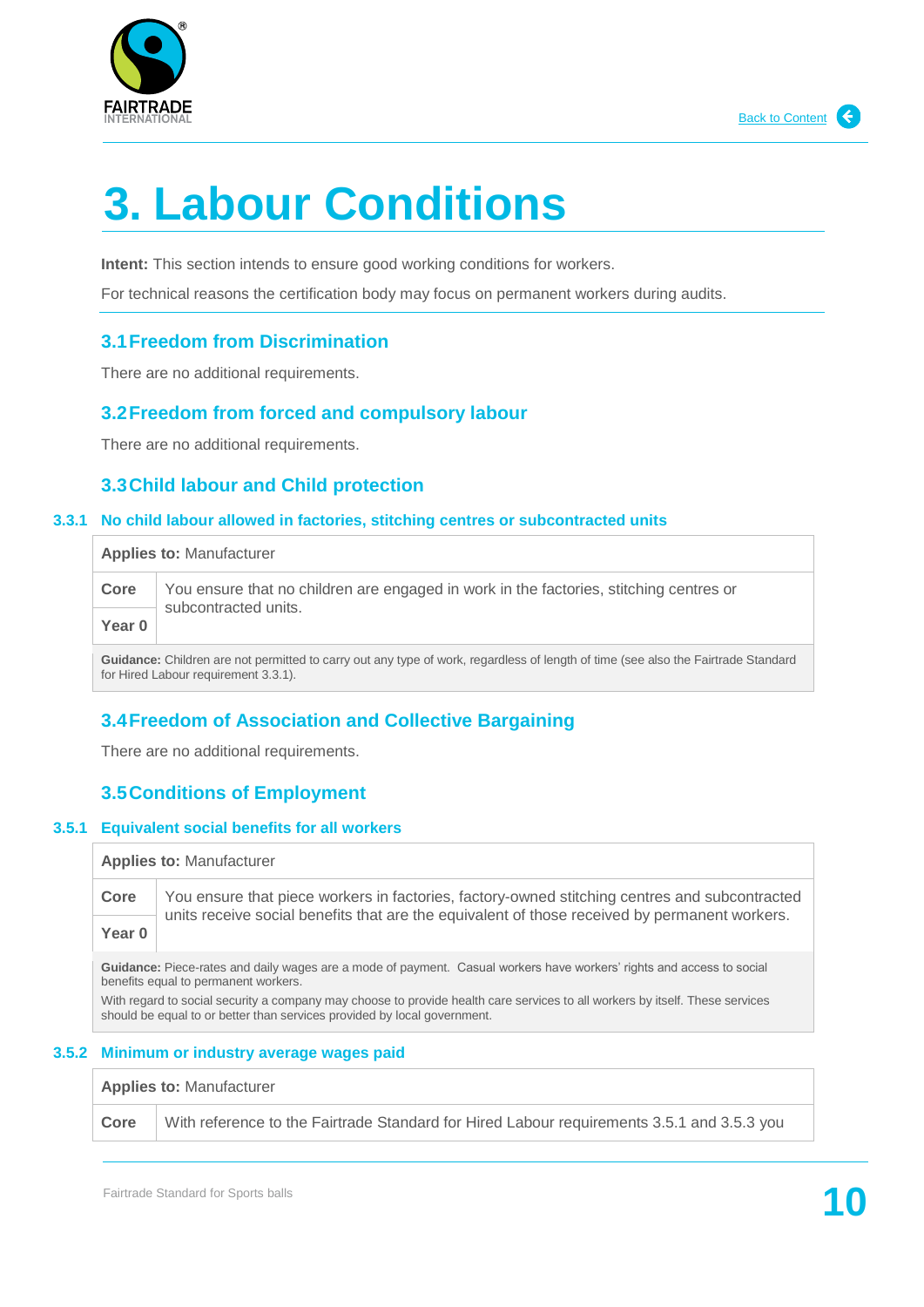

#### **Year 0** ensure that all workers within the value chain receive at least the minimum wage stipulated by the government or earn the relevant industry average (whichever is higher) for whichever ball made (Fairtrade or otherwise). Piece workers receive a rate that is calculated on the assumption that an average worker working 'normal hours' per month will be able to earn the minimum wage.

The management ensures that in factories, factory-owned stitching centres and subcontracted units, charts of piece-rates and a chart of the official minimum wage(s) are placed. The charts are easily visible and printed in the local language. If the piece rates or the official minimum wage(s) change, the charts are updated.

**Guidance:** Minimum wages are not subject to change on the basis of the quality of work done. They are applicable to piece workers in that the piece-rate is calculated to ensure that at the end of the month/day the worker receives at least the minimum wage on a normal working hour basis. This means that the total sum paid to a worker can be less than the minimum wage only if the worker works on average less than 8 hours a day. No deductions for quality, disciplinary or other reasons can bring the actual wage received below the minimum. If the money earned from piece work is higher than the minimum wage, workers will get the higher amount.

#### **3.5.3 Access to childcare facilities**

## **Applies to:** Manufacturer **Core** You ensure that all workers, including workers in subcontracted units will be provided with access to childcare facilities where required. **Year 3**

**Guidance:** Childcare facilities are intended for children who have not yet reached the age for attending primary school.

#### **3.5.4 Permanent contracts offered for all workers**

**Applies to:** Manufacturer

**Core** You offer long-term piece workers in factories and factory-owned or leased stitching centres permanent work contracts. You also encourage subcontractors to offer permanent work **Year 3** contracts to piece workers more frequently.

**Guidance:** Full-time workers who have worked for the sports ball company or subcontractor for more than three consecutive months or 180 days per year should be offered a permanent contract more frequently. This means that in the future more workers should be offered permanent work contracts.

## <span id="page-10-0"></span>**3.6Occupational Health and Safety**

#### **3.6.1 Safety for all workers in factories, stitching centres and subcontracted units**

**Applies to:** Manufacturer **Core** | With regard to the Fairtrade Standard for Hired Labour requirements on Occupational Health and Safety (3.6) you are responsible for the safety of all people working in factories, stitching **Year 0** centres and subcontracted units.

**Guidance:** The Health and Safety Officer and Medical Officer of your company ensure that workers in subcontracted units and factory-owned stitching centres also work in a healthy and safe environment.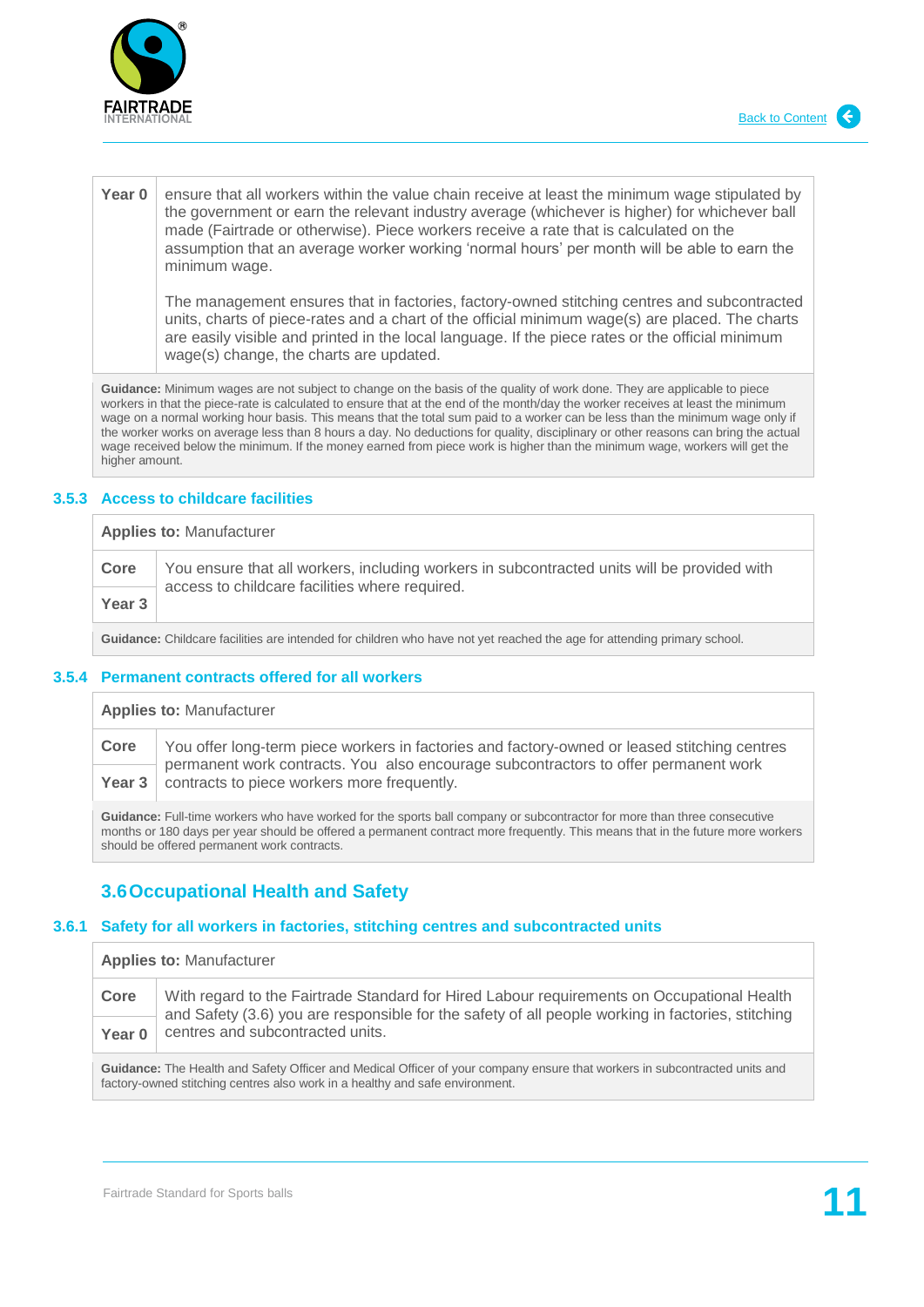

# <span id="page-11-0"></span>**4. Environmental Development**

There are no additional requirements.

## <span id="page-11-1"></span>**5. Trade**

**Intent:** This chapter outlines the requirements that operators need to comply with when they sell Fairtrade products.

## <span id="page-11-2"></span>**5.1Traceability**

There are no additional requirements.

## <span id="page-11-3"></span>**5.2Sourcing**

There are no additional requirements.

## <span id="page-11-4"></span>**5.3Contracts**

There are no additional requirements.

## <span id="page-11-5"></span>**5.4Pre-finance**

The Fairtrade Trader Standard requirements on pre-financing (section 4.4) do not apply.

## <span id="page-11-6"></span>**5.5Pricing and Payment Terms**

**Fairtrade Minimum Prices and Fairtrade Premium levels for Fairtrade products are published separately to the product standards.**

#### **5.5.1 Price paid negotiated between buyer and seller**

**Applies to:** Manufacturer and Fairtrade payers

**Core** The paid price is a negotiated price between the seller and the buyer. **Year 0**

#### **5.5.2 Fairtrade Premium 10 % of FOB**

**Applies to:** Fairtrade payers **Core** | On top of the negotiated price or market price you pay a Fairtrade Premium of 10% based on the FOB value paid by the importer. **Year 0 Guidance:** The Fairtrade Premium is set globally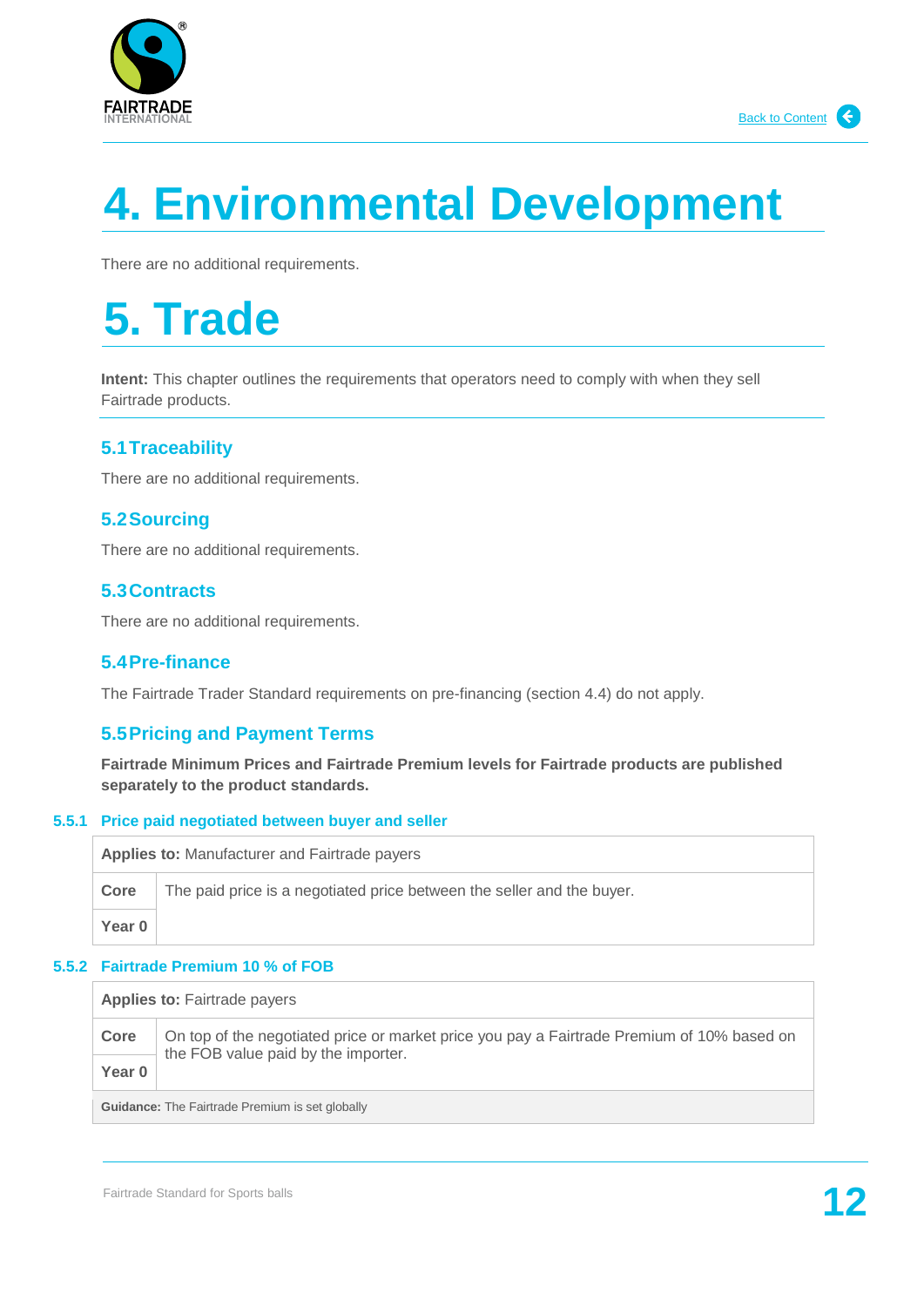

#### **5.5.3 Compliance Cost Compensation**

| <b>Applies to: Manufacturer</b> |  |
|---------------------------------|--|
|---------------------------------|--|

**Core** To cover the cost of complying with Fairtrade Standards you may invoice a surcharge up to a maximum of 5% of the negotiated price as Compliance Costs Compensation. The Compliance Costs Compensation is invoiced separately from the negotiated price and the Fairtrade Premium. **Year 0**

## **5.5.4 Compliance Costs Compensation is documented**

| <b>Applies to: Manufacturer</b> |                                                                                                                                                                              |  |
|---------------------------------|------------------------------------------------------------------------------------------------------------------------------------------------------------------------------|--|
| Core                            | If Compliance Costs Compensation is charged, you document how it has been used, for<br>example investments for developing and maintaining monitoring and inspection systems, |  |
| Year $01$                       | additional administration costs to maintain standard compliance, etc.                                                                                                        |  |

#### **5.5.5 Payments**

| <b>Applies to: Fairtrade payers</b> |                                                                                                                                                                                                |
|-------------------------------------|------------------------------------------------------------------------------------------------------------------------------------------------------------------------------------------------|
| Core                                | You pay net cash against a full set of documents on first presentation. The documents to be<br>presented are those stipulated in the contract and the ones customary in the sports ball trade. |
| Year 0                              |                                                                                                                                                                                                |

#### **5.5.6 Payments terms**

| <b>Applies to: Fairtrade payers</b> |                                                                                                                                                                               |
|-------------------------------------|-------------------------------------------------------------------------------------------------------------------------------------------------------------------------------|
| Core                                | For contracts involving Fairtrade payers and manufacturers, you pay according to the<br>international customary conditions and no later than 30 days after the receipt of the |
|                                     | <b>Year 0</b> $\vert$ documents transferring ownership.                                                                                                                       |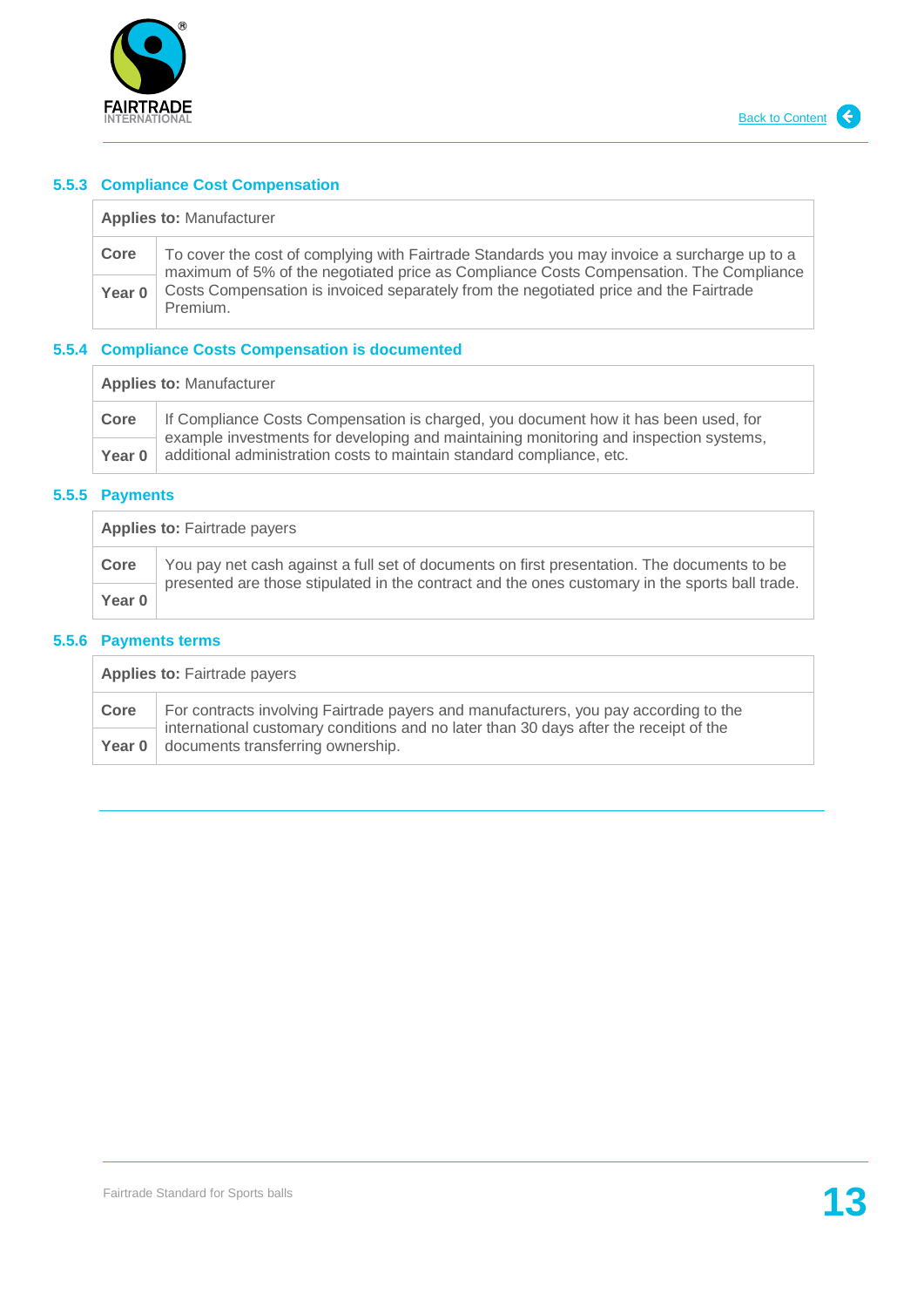

#### <span id="page-13-0"></span>**Annex** 1 **Fairtrade Hired Labour Standard requirements that are not applicable for sports ball manufacturers**

The table below presents the requirements from the Fairtrade Hired Labour Standard that are specific to the agricultural industry and thereby not applicable for sports ball manufacturers. All other requirements in the Hired Labour Standard are applicable along with this Fairtrade Standard for Sports balls.

| <b>Requirement</b> | <b>Content</b>                                                      |
|--------------------|---------------------------------------------------------------------|
| 3.6.23             | Re-entry intervals after spraying                                   |
| 4.2.1              | Integrated pest management advisor                                  |
| 4.2.2              | Alternative controls and preventive measures against pests          |
| 4.2.3              | Monitoring pests [and diseases of the Fairtrade crop]               |
| 4.2.6              | Buffer zones for application of hazardous materials                 |
| 4.2.7              | Buffer zones for spraying hazardous materials by air                |
| 4.2.14             | Application of herbicides against weeds                             |
| 4.2.15             | Documenting pesticide use                                           |
| 4.3.1              | No human sewage sludge used for fertilizer                          |
| 4.3.2              | No untreated sewage water used for fertilizer                       |
| 4.3.3              | Amount of fertilizer used matches nutrient need                     |
| 4.3.4              | Fertilizer storage to minimize risk for water pollution             |
| 4.3.5              | Prevention and reduction of soil erosion                            |
| 4.3.6              | Application of ground cover                                         |
| 4.3.7              | Enhancing soil fertility                                            |
| 4.3.8              | Quality of irrigation water                                         |
| 4.3.9              | Sources of irrigation water                                         |
| 4.3.12             | Optimizing irrigation systems                                       |
| 4.4.3              | Organic waste use and disposal                                      |
| 4.5.1              | No intentional use of genetically engineered seed or planting stock |
| 4.6.1              | Conservation of protected areas                                     |
| 4.6.2              | Observation of buffer zones                                         |
| 4.6.3              | Sustainability of wild harvesting                                   |
| 4.6.4              | No hunting of threatened species, no invasive species introduced    |
| 4.6.5              | Biodiversity plan                                                   |
| 4.6.6              | Agro forestry and agricultural diversification                      |